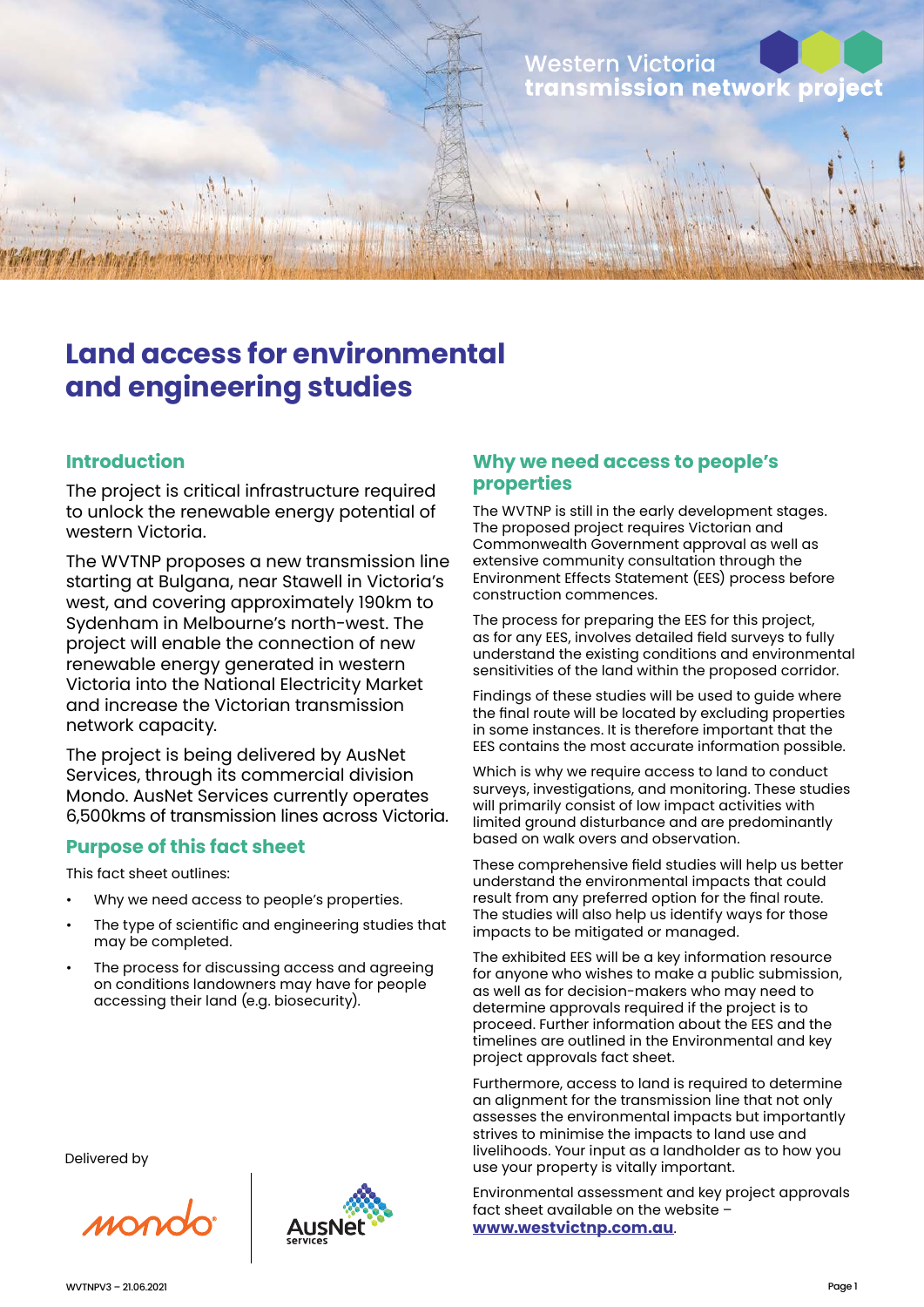# **The type of scientific and engineering studies required**

Studies are focused on understanding the existing conditions on the land in detail to see what significant environmental and cultural features exist. These studies may include:



**Ecology** Ecologists undertake daytime and nocturnal surveys for native flora and fauna. These may be conducted at specific times of the year.



**Historical heritage** Archaeologists undertake investigations for evidence of historical heritage.



**Land and cadastral survey**

Surveyors undertake surveys to confirm title boundaries and geographic features.



**Soil contamination**

Environmental scientists undertake investigations to identify areas of potential contamination including collecting soil and groundwater samples for analysis.



**Surface water and groundwater**

Environmental scientists undertake investigations including the collection of samples and review of groundwater bores.



#### **Aboriginal cultural heritage**

Traditional Owners and archaeologists will conduct investigations for evidence of Aboriginal cultural heritage including walk overs and smallscale excavations in areas of potential archaeological sensitivity.



#### **Geotechnical**

Engineers and scientists will undertake investigations including the collection of samples for the geotechnical engineering aspects of the project.



#### **Visual and landscape amenity**

Specialists will photograph existing views and create visual simulations from representative residences and other important viewpoints within or overlooking areas of visual sensitivity.



**Land Use**

Land liaison officers will be in touch to inspect your property to understand your current land use and operations to assist in refining to a single route.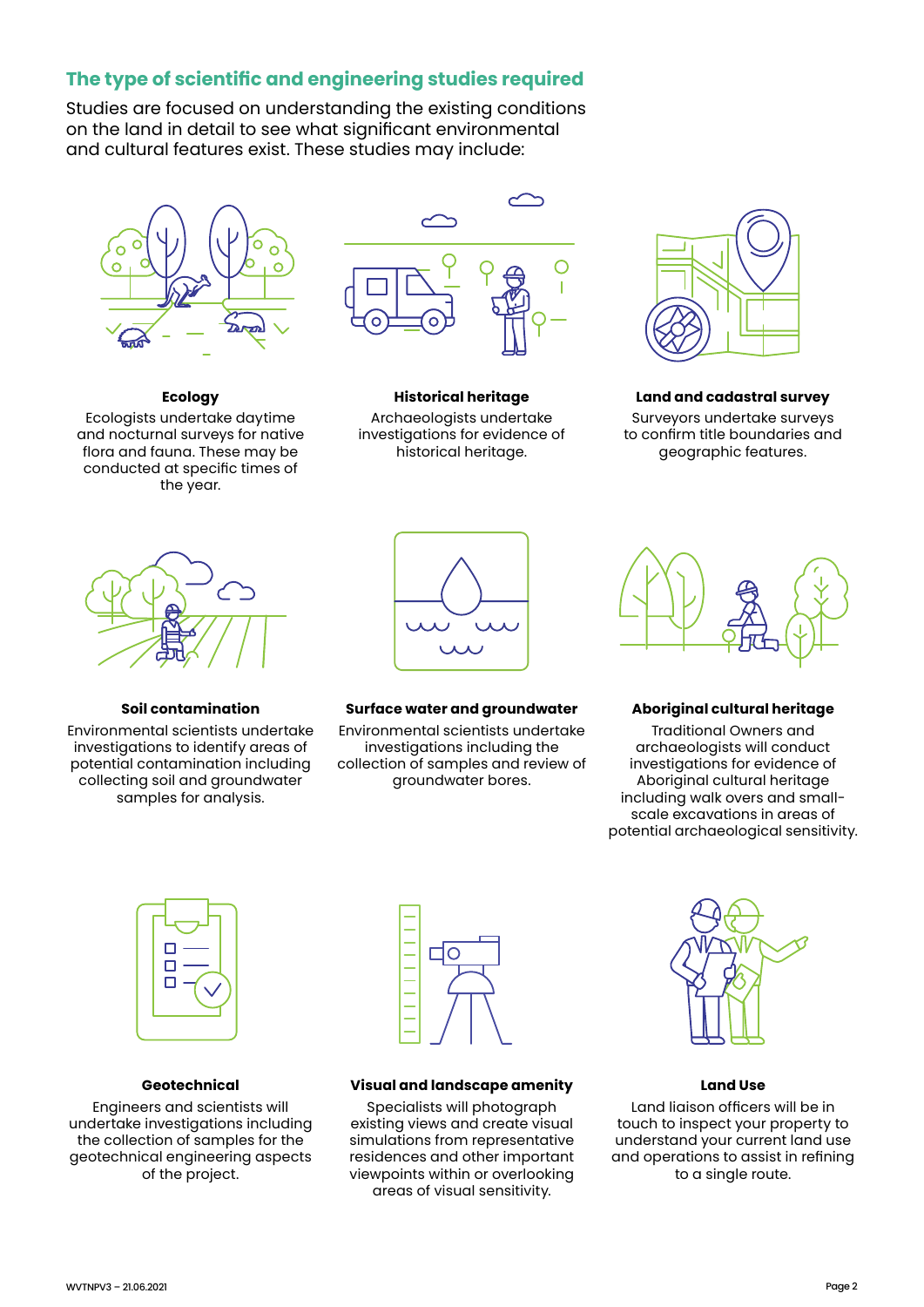

# **Your rights as a landholder or occupier of land**

We respect your privacy, ownership and use of the land. Where any of the above studies are required within your property, you will be contacted by an AusNet Services representative to identify how we can mitigate the interruption to your property, farming operations and livestock. These agreed conditions will be documented in a land access agreement.

AusNet Services understands the importance of biosecurity to farmers and their farming operations, and respects procedures such as closing gates, avoiding disturbance to livestock, and driving on existing laneways and tracks. An AusNet Services representative will discuss any additional biosecurity measures that may be required on your property including wash-downs or any other protocols reasonably required.

We recognise that entering a land access agreement is a voluntary undertaking and that you may not wish to enter such an agreement with AusNet Services.

However, we would appreciate the opportunity to discuss and resolve your concerns by determining appropriate arrangements relating to timing, access, biosecurity arrangements and logistics.

# **Statutory access rights**

Our preference is always to work with landholders to determine access arrangements. However, in circumstances where we cannot reach voluntary agreement, AusNet Services is authorised under law to access and undertake work on land. Where we seek to do this, we will provide landholders with notice at least seven days in advance.

### **Next steps**

We remain committed to working closely with you to minimise interruptions to your property and farming operations.

Your dedicated land liaison officer will be your main point of contact for all matters relating to your property. They will contact you to discuss access to your property, and to determine reasonable conditions of access that will minimise impact to you and your property where possible.